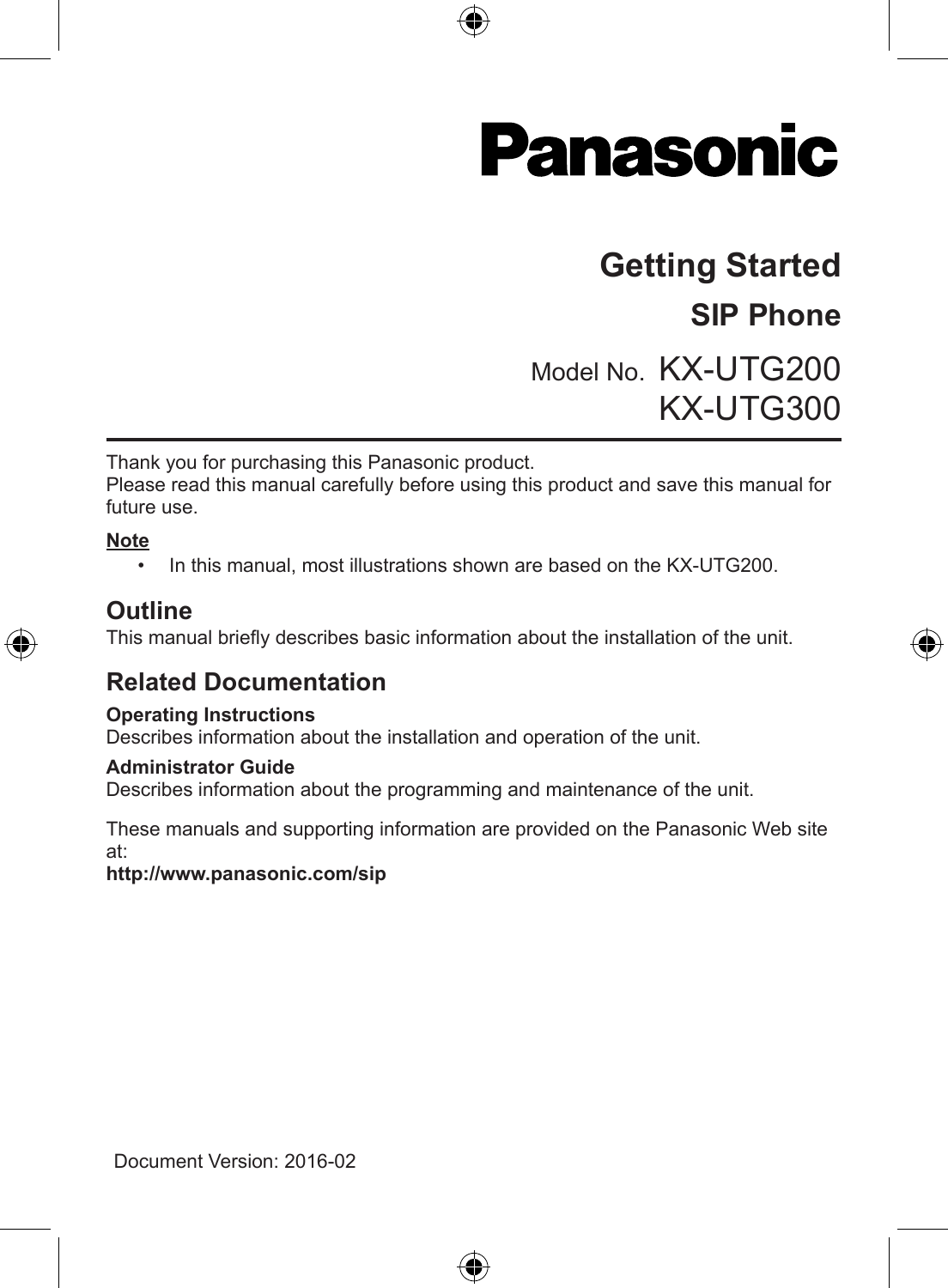# **Other Information**

## **Open Source Software Notice**

Parts of this product use open source software. For details about the open source software, see the Operating Instructions.

## **Trademarks**

- Plantronics is a trademark or registered trademark of Plantronics, Inc.
- Jabra is a registered trademark of GN Netcom A/S.
- The Bluetooth® word mark and logos are registered trademarks owned by the Bluetooth SIG, Inc. and any use of such marks by Panasonic System Communications Company of North America is under license.
- All other trademarks identified herein are the property of their respective owners.

# **For Your Safety**

To reduce the risk of injury, loss of life, electric shock, fire, malfunction, and damage to equipment or property, always observe the following safety precautions.

## **Explanation of symbols**

The following symbols are used to classify and describe the level of hazard and injury caused when the denotation is disregarded and improper use is performed.



**IARNING** Denotes a potential hazard that could result in serious injury or death.



Denotes a hazard that could result in minor injury or damage to the unit or other equipment.

The following symbols are used to classify and describe the type of instructions to be observed.

This symbol is used to alert users to a specific operating procedure that must not be performed.

This symbol is used to alert users to a specific operating procedure that must be followed in order to operate the unit safely.



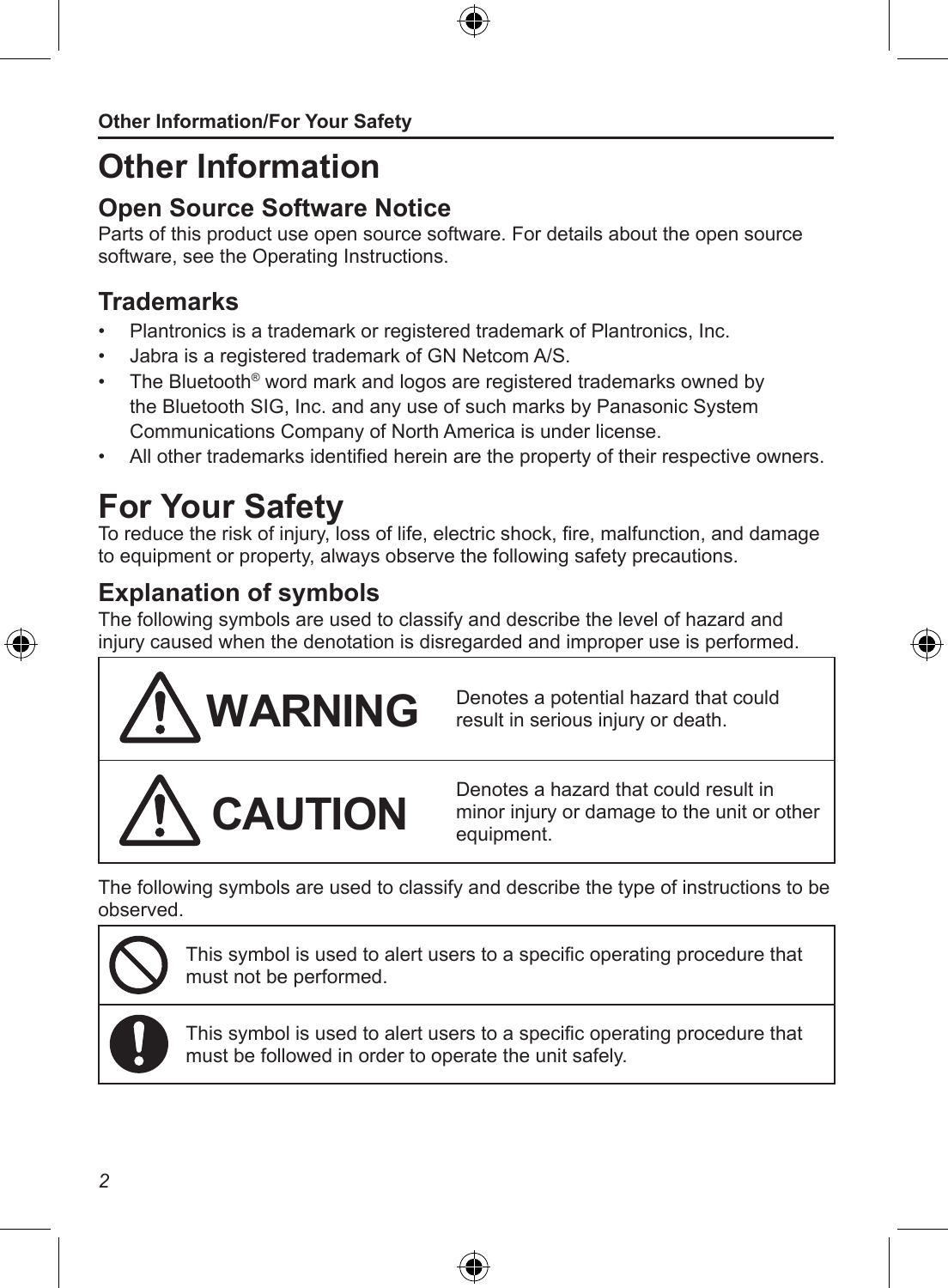

## **General Safety**

Do not disassemble this unit. Dangerous electrical shock could result. The unit must only be disassembled and repaired by qualified service technicians.



Never attempt to insert wires, pins, etc. into the vents or other holes of this unit.



To prevent possible fire or electric shock, do not expose this unit to rain or moisture.



Do not splash water on the AC adaptor or the power cord, nor get them wet. Doing so can result in fire, electric shock, or injury. If they do get wet, immediately disconnect the AC adaptor and power cord, and contact an authorized service center.

Do not connect or disconnect the AC adaptor and/or the AC adaptor cord with wet hands.



Do not touch the AC adaptor for extended periods of time. Doing so can lead to low-degree burns.



Do not use the power cord with other products. Doing so can result in fire or electric shock.

Unplug this unit from the AC outlet and have the unit serviced by qualified service personnel in the following cases:

- **A.** When the power supply cord or plug is damaged or frayed. **B.** If liquid has been spilled on the unit.
- - **C.** If the unit has been exposed to rain or water.
	- **D.** If the unit does not work normally by following the manual. Adjust only controls covered by the manual. Improper adjustment may require repair by an authorized service center.
	- **E.** If the unit has been dropped, or damaged.
	- **F.** If the unit's performance deteriorates.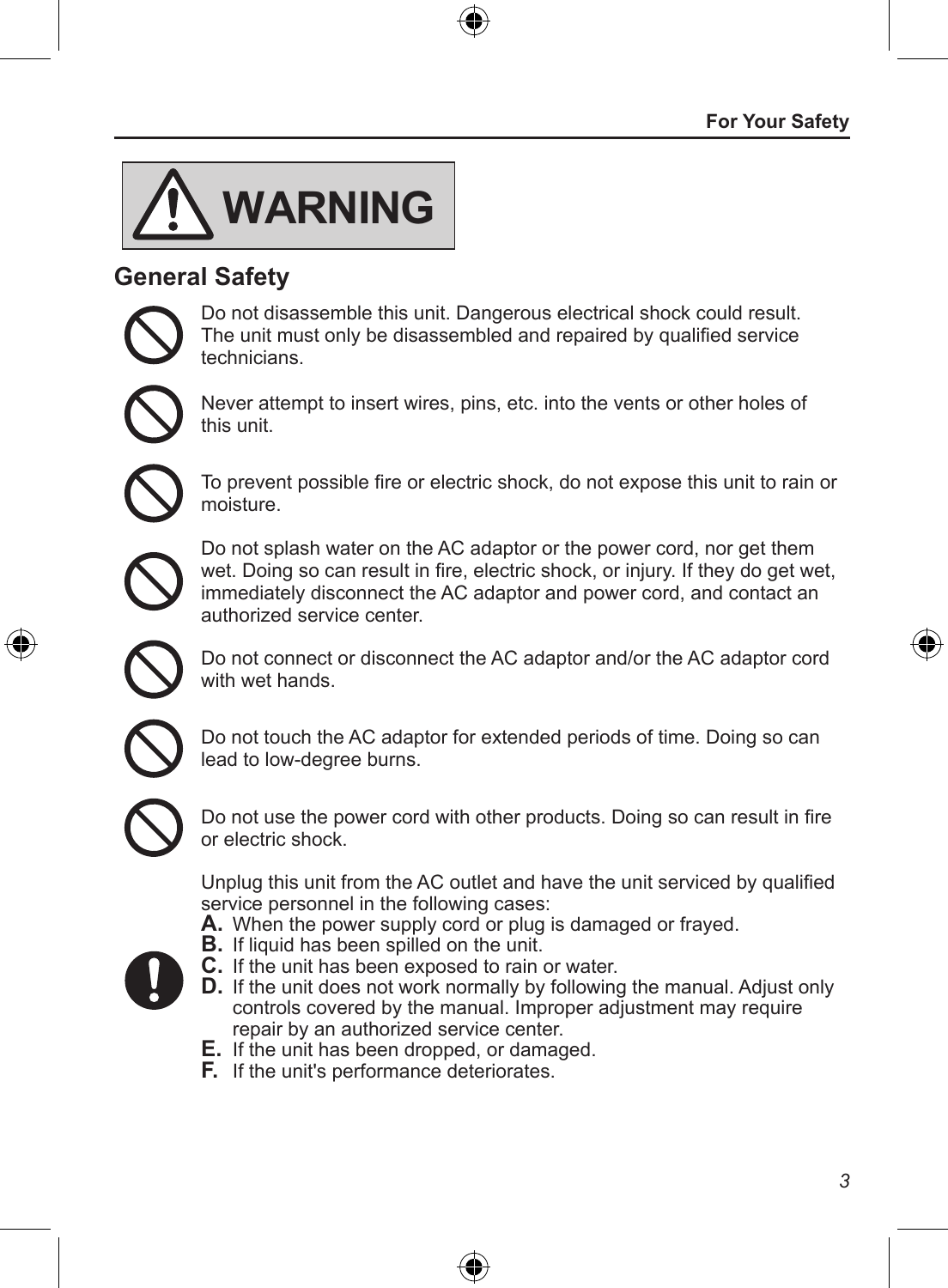### **For Your Safety**





This handset earpiece is magnetized and may retain small ferrous objects.



The use of excessive sound volume through earphones, headphones, or headsets may cause hearing loss.



Disconnect this unit from power outlet/the Ethernet cables if it emits smoke, an abnormal smell, or makes unusual noise. These conditions can cause fire or electric shock. Confirm that smoke has stopped and contact an authorized service center.

### **Installation**



Do not make power connections that exceed the ratings for the AC outlet or power equipment. If the power rating of a surge protector, etc. is exceeded, it can cause a fire due to heat buildup.



Do not bundle up the AC adaptor cord. The cord may become damaged, which can lead to a fire, electric shock, or electric short.



The unit should only be connected to a power supply of the type as shown on the label on the unit.



Completely insert the AC adaptor into the AC outlet. Failure to do so may cause electric shock and/or excessive heat resulting in a fire.

## **Medical (KX-UTG300 only)**



Do not use the product in health care facilities if any regulations posted in the area instruct you not to do so. Hospitals or health care facilities may be using equipment that could be sensitive to external RF energy.



Consult the manufacturer of any personal medical devices, such as pacemakers or hearing aids, to determine if they are adequately shielded from external RF (radio frequency) energy (the product operates in the frequency range of 2.402 GHz to 2.480 GHz and the power output is 1.82 mW [max.]).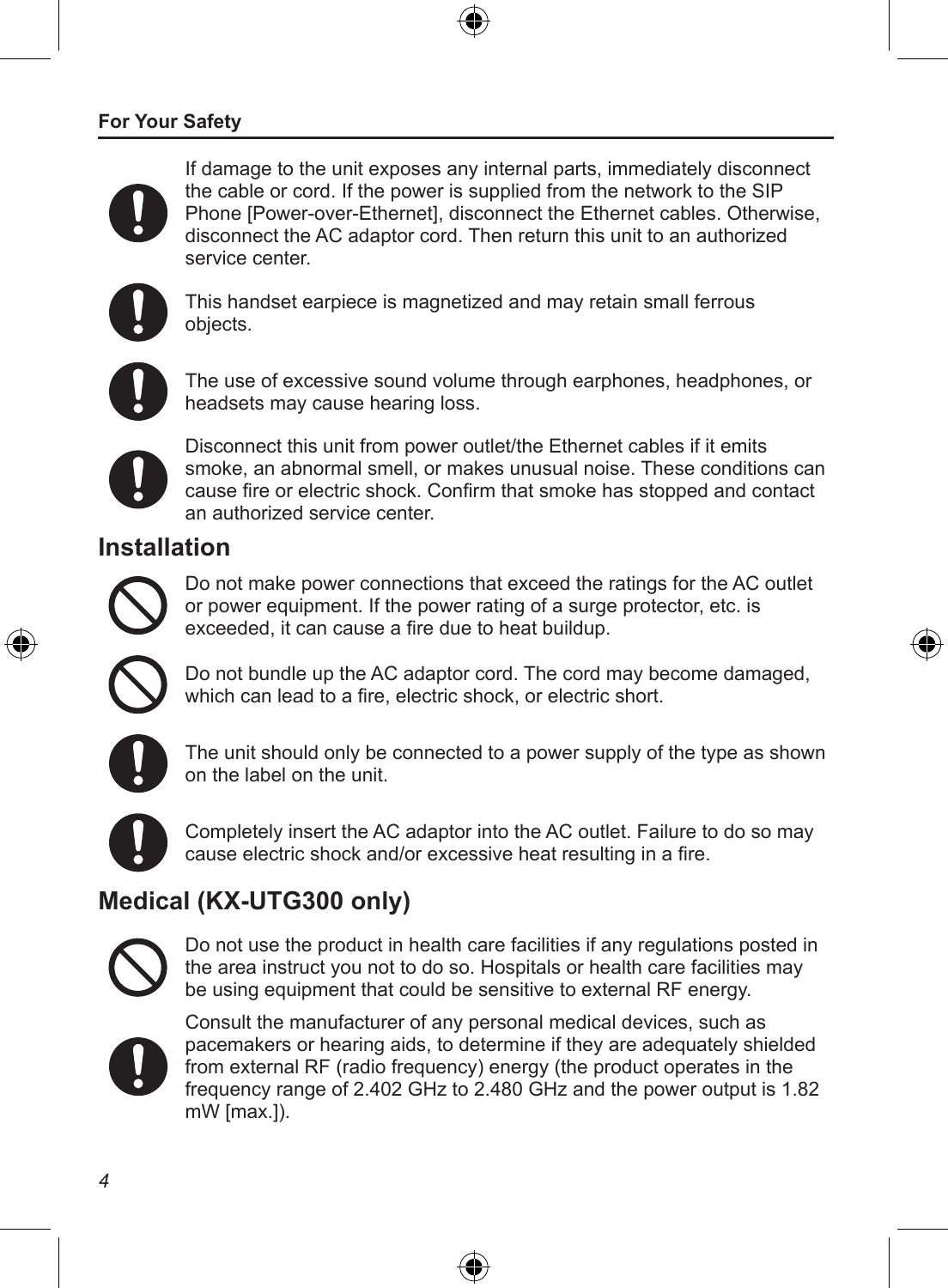## **Placement**



Care should be taken so that objects do not fall onto, and liquids are not spilled into, the unit. Do not subject this unit to excessive smoke, dust, moisture, mechanical vibration, shock, or direct sunlight.



Do not place heavy objects on top of this unit.



Place this unit on a flat surface.



Allow 10 cm  $(3<sup>15</sup>/16)$  in) clearance around the unit for proper ventilation.

## **Wall Mounting**



Make sure that the wall that the unit will be attached to is strong enough to support the unit. If not, it is necessary for the wall to be reinforced. For information about the weight of the unit, see the Operating Instructions.



Only use the optional wall mount kit with the unit. The wall mount kit includes the necessary screws, washers, and wall mounting adaptor.



When driving the screws into the wall, be careful to avoid touching any metal laths, wire laths or metal plates in the wall.



When this unit is no longer in use, make sure to detach it from the wall.





Keep the unit away from heating appliances and devices that generate electrical noise, such as fluorescent lamps, motors and televisions. These noise sources can interfere with the performance of the unit. It also should not be placed in rooms where the temperature is less than 0 ºC (32 ºF) or greater than 40 ºC (104 ºF).

4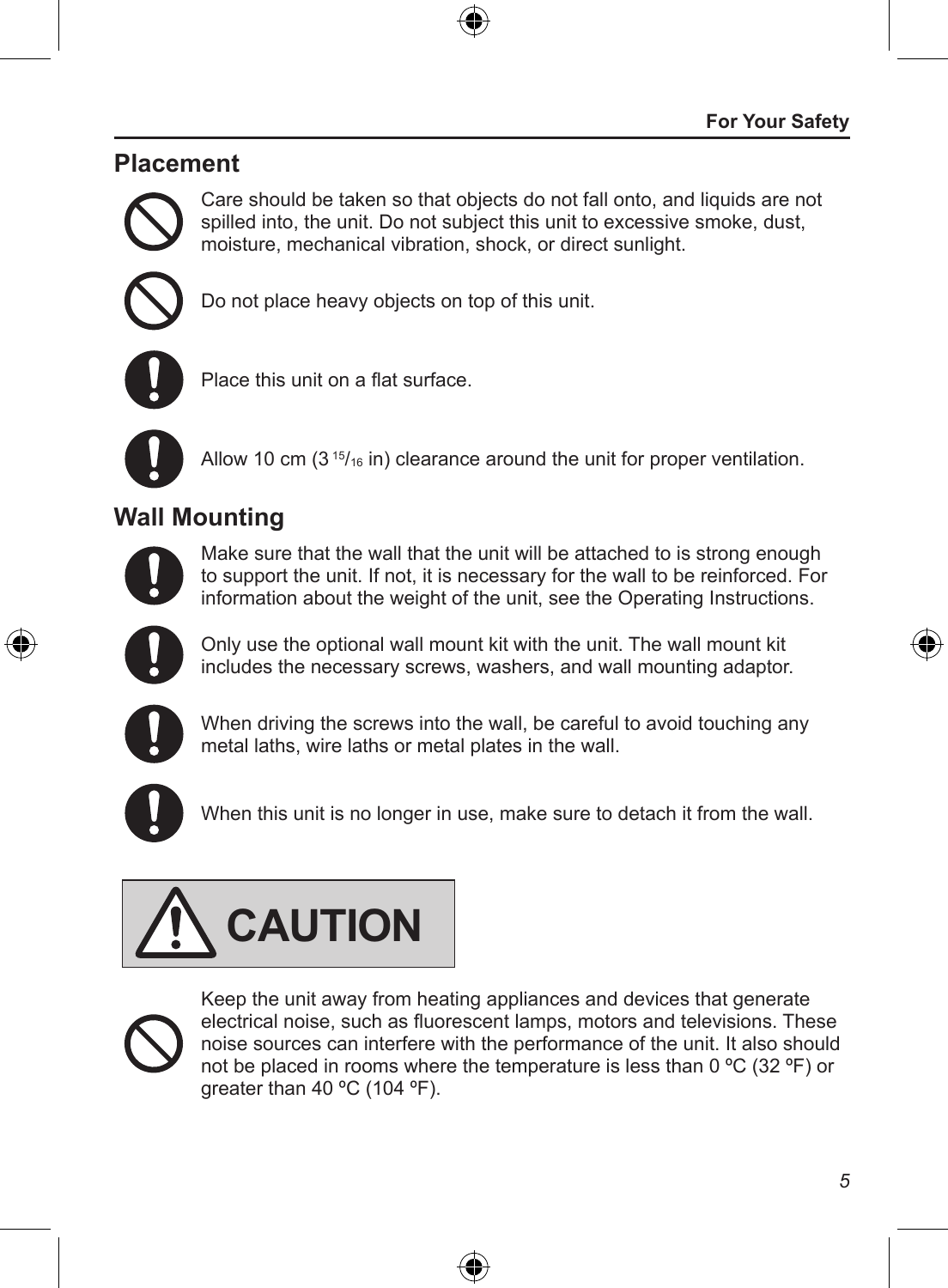#### **For Your Safety/Important Safety Instructions**



Wipe the unit with a soft cloth. Do not clean the unit with abrasive powders or with chemical agents such as benzine or thinner.



The handset hook poses a choking hazard. Keep the handset hook out of reach of children.



When left unused for a long period of time, disconnect the unit from the AC outlet. When the unit receives power from a PoE power supply, disconnect the Ethernet cables.



When the unit is mounted on a wall, make sure the cables are securely fastened to the wall.

#### **Notice**

- If the unit does not operate properly, disconnect the AC adaptor cord and Ethernet cables and then connect again.
- If you are having problems making calls, disconnect the Ethernet cables and connect a known working SIP Phone. If the known working SIP Phone operates properly, have the defective SIP Phone repaired by an authorized service center. If the known working SIP Phone does not operate properly, check the SIP server and the Ethernet cables.
- Under power failure conditions, the SIP Phone may not operate. Please ensure that a separate telephone, not dependent on local power, is available for use in remote sites in case of emergency.
- For information regarding network setup of the SIP Phone such as IP addresses, please see the Operating Instructions.
- If an error message is shown on your display, consult your phone system dealer or the network administrator.
- External parts (the handset, cords, etc.) of the unit are not interchangeable. Only use Panasonic brand parts.

## **Important Safety Instructions**

When using this unit, basic safety precautions should always be followed to reduce the risk of fire, electric shock and injury to persons, including the following:

- **1.** Do not use the unit near water, for example, near a bathtub, washbowl, kitchen sink, or laundry tub, in a wet basement, or near a swimming pool.
- **2.** Avoid using a telephone (other than a cordless type) during an electrical storm. There may be a remote risk of electric shock from lightning.
- **3.** Do not use the telephone to report a gas leak in the vicinity of the leak.

## **SAVE THESE INSTRUCTIONS**

4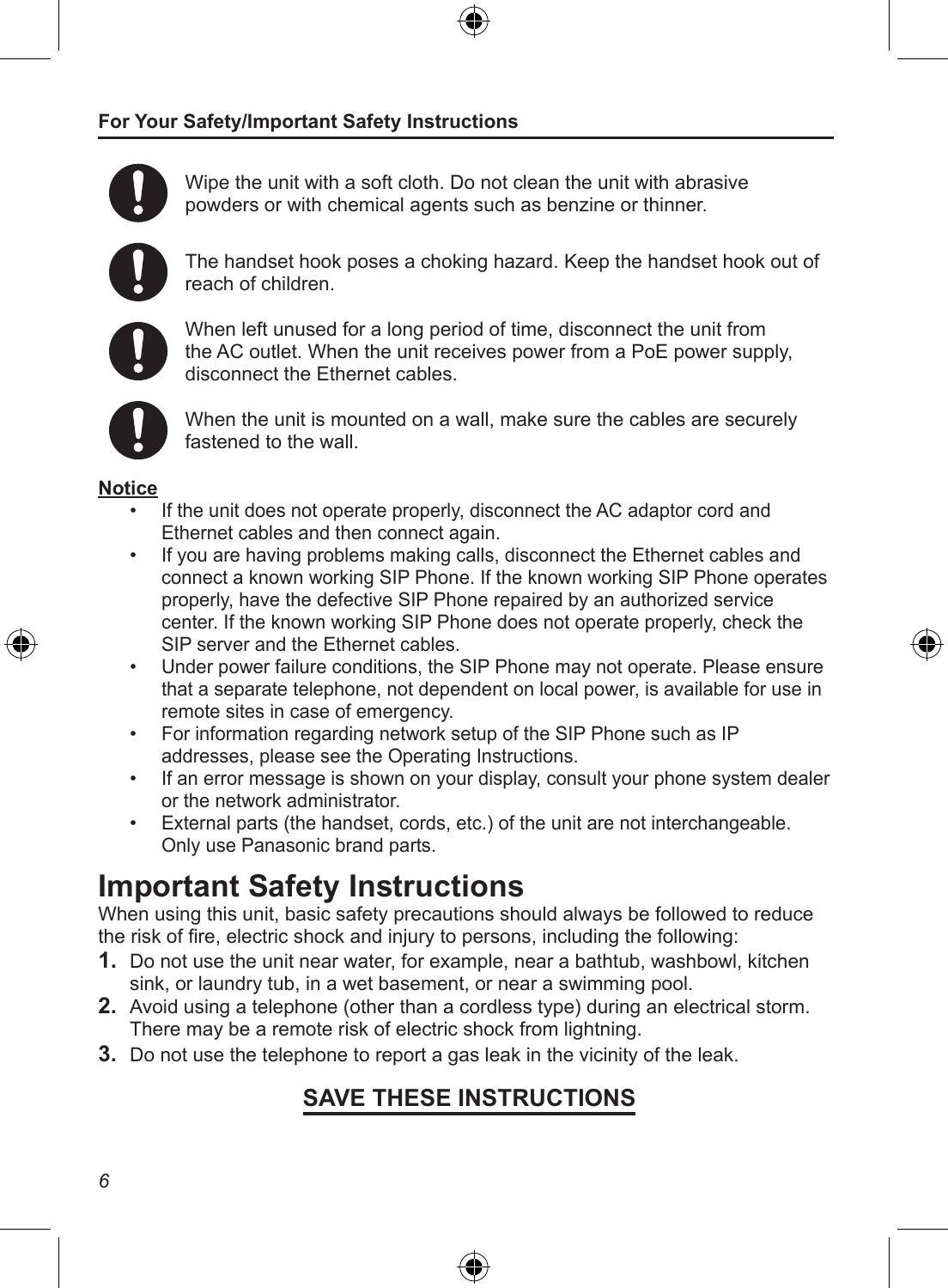# **Accessory Information**

## **Included Accessories\*1**



\*1 For extra orders for the accessories, call toll-free: 1-800-332-5368.

### **Note**

€

• The illustrations may differ from the appearance of the actual product.

## **Optional Accessories**

| AC Adaptor        | DSA-42D-48 2 480063 (P/N: 381.00398.005)<br>DSA-48PFA-48 2 480063 (P/N: 381.00511.005) |
|-------------------|----------------------------------------------------------------------------------------|
| Wall Mount Kit    | KX-A433                                                                                |
| Add-on key module | KX-UTA336                                                                              |

⊕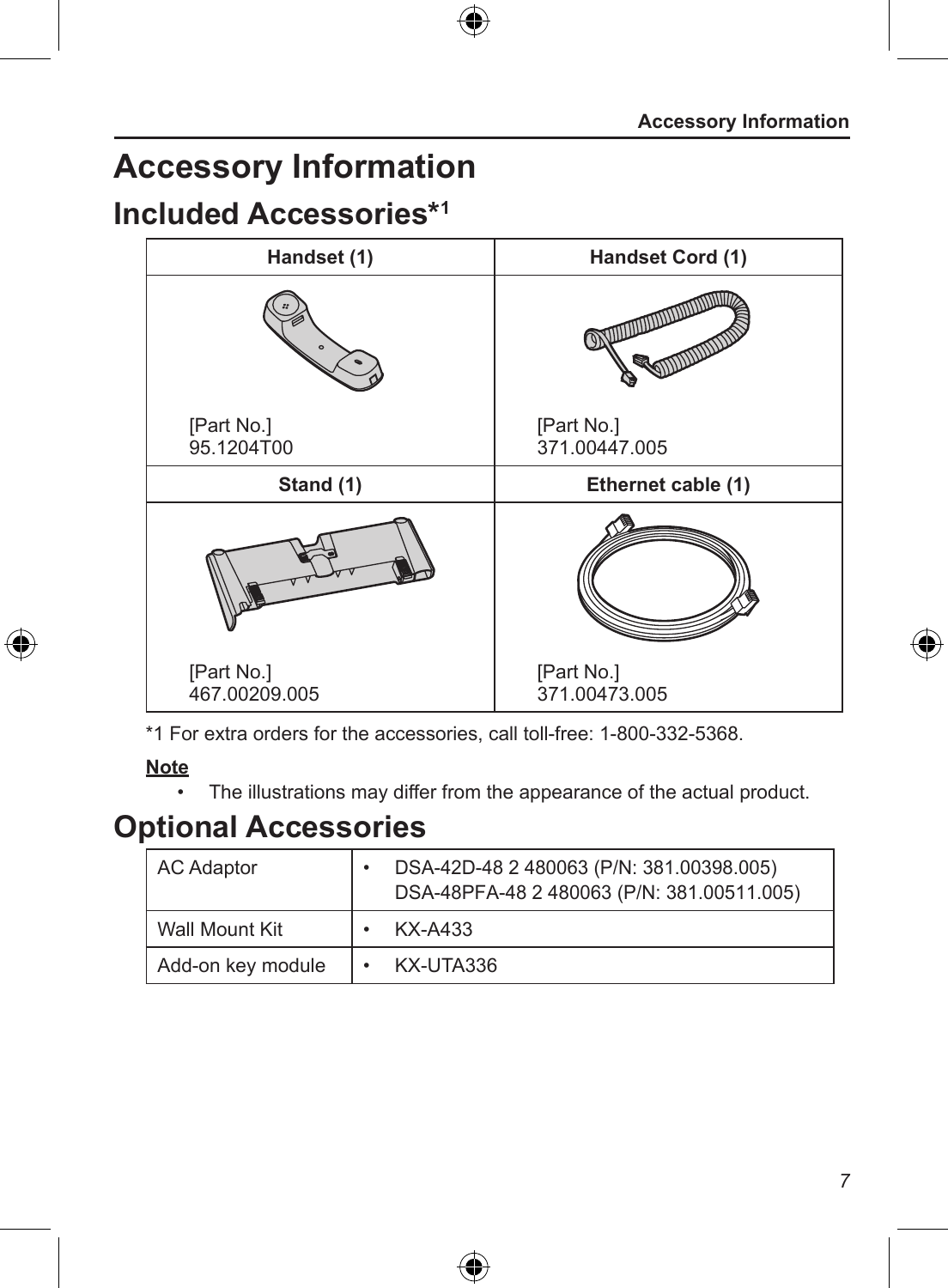**Location of Controls**

## **Location of Controls**

## **Front View**

For KX-UTG200:



 $\bigoplus$ 

♠

For KX-UTG300:



⊕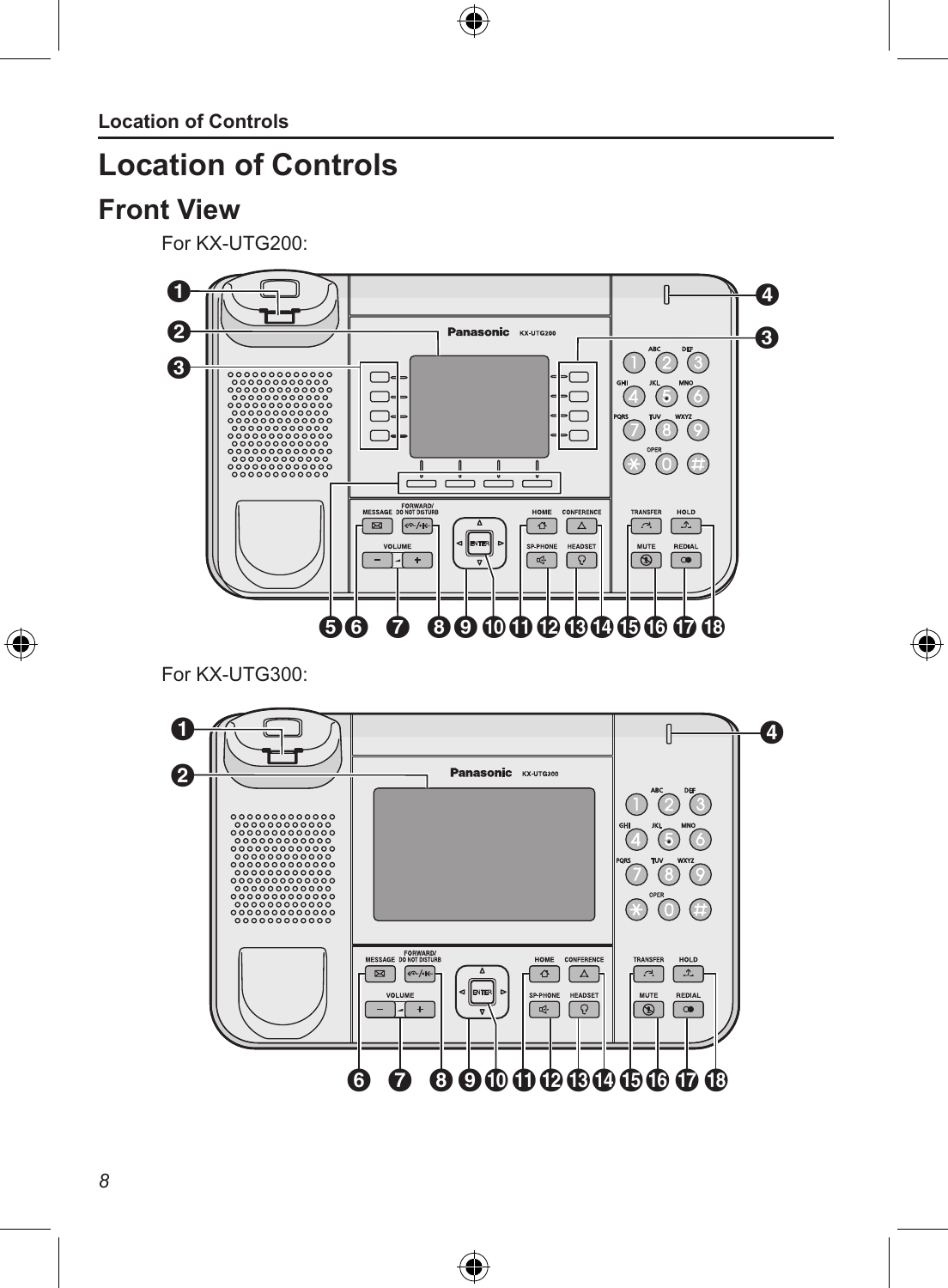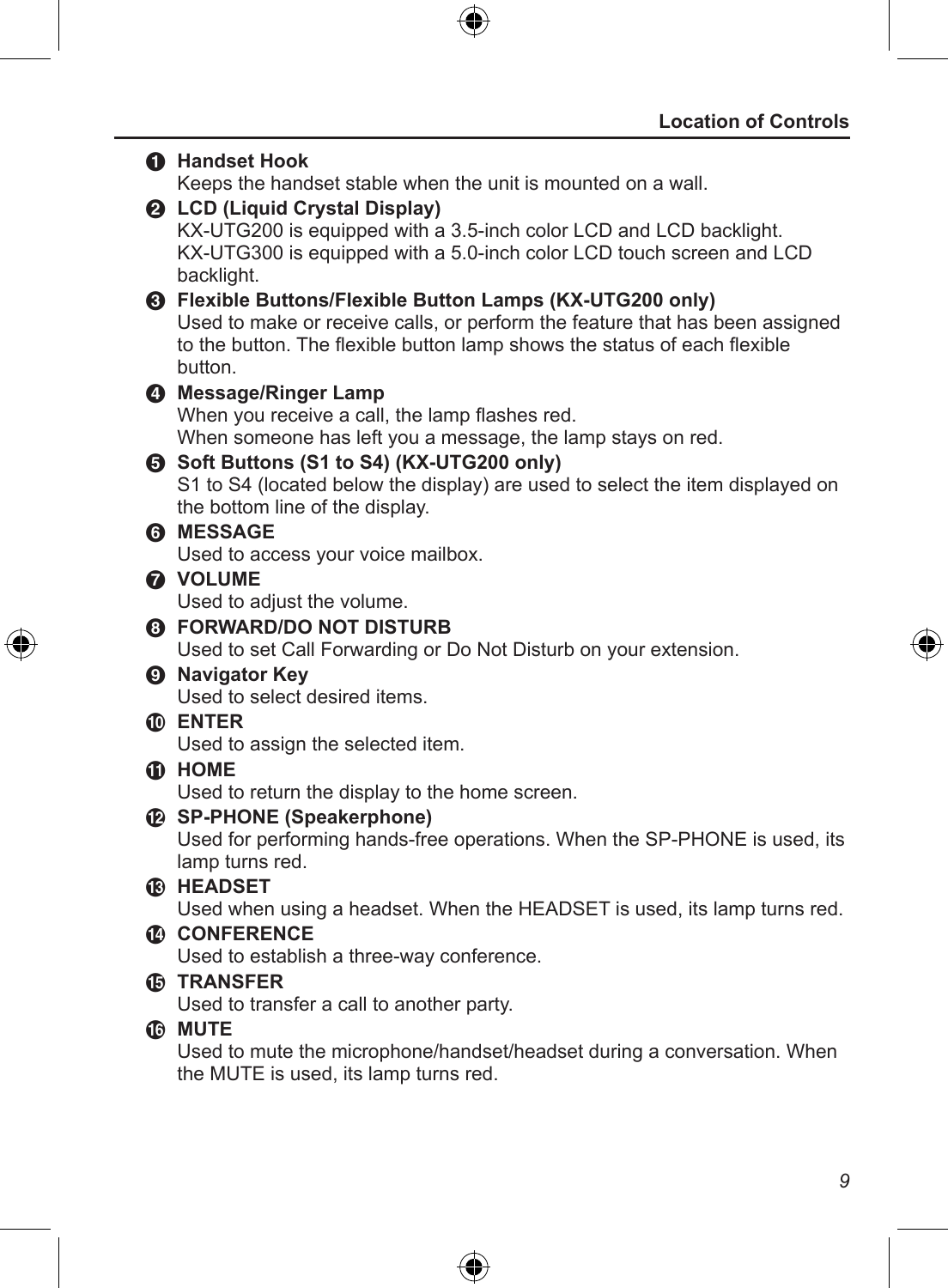### **Installation and Setup**



Used to redial the last dialed number.

R **HOLD**

Used to put a call on hold.

## **Right Side View (for KX-UTG300)**





### $\bigcirc$  Add-on Key Module Slot Cover

Remove the Add-on key module slot cover when connecting an Add-on key module to the unit.

4

#### **@** USB Port

€

Connect a USB headset or other USB device.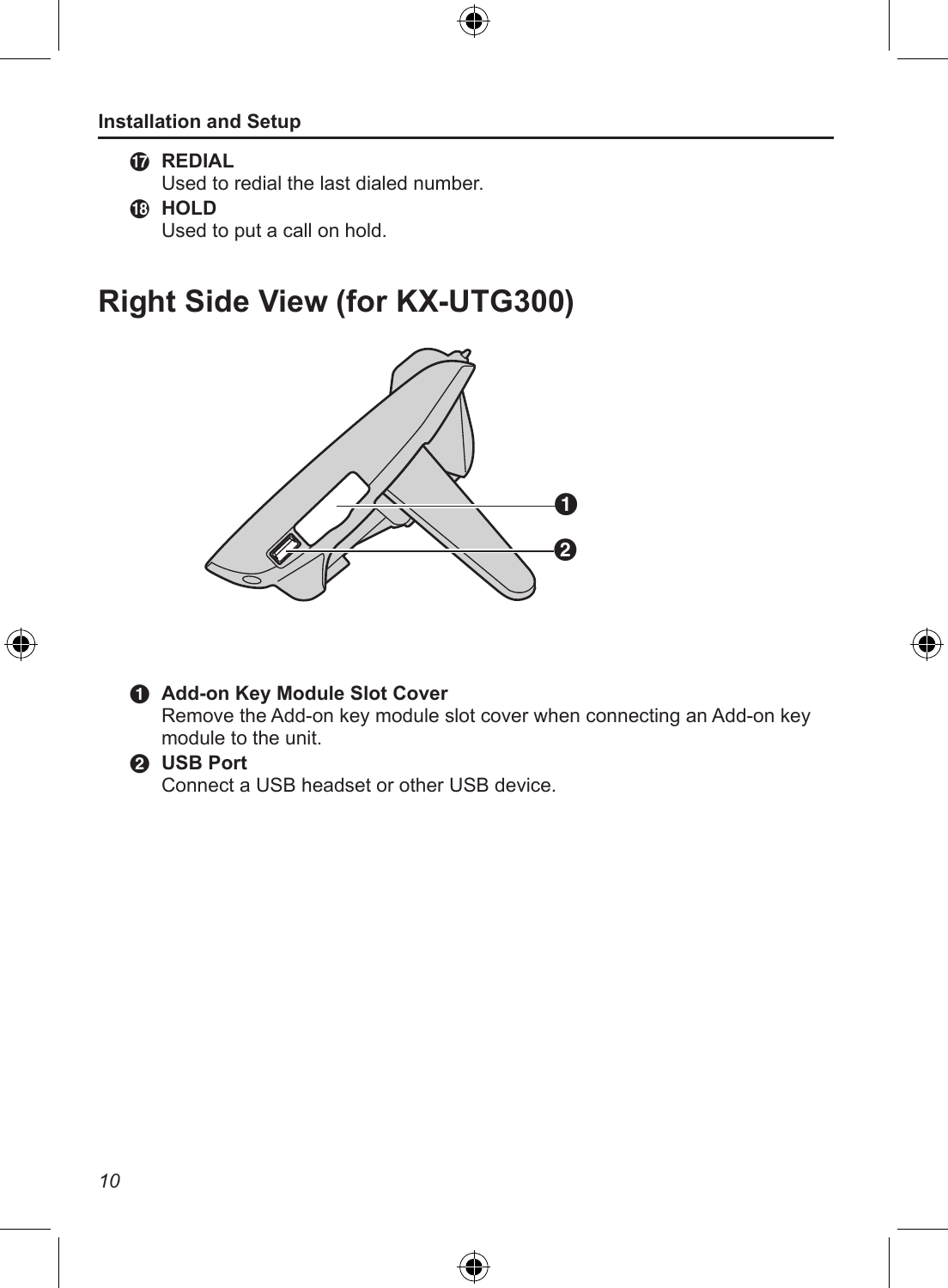## **Installation and Setup**

### **Notice**

• Panasonic assumes no responsibility for injuries or property damage resulting from failures arising out of improper installation or operation inconsistent with this documentation.

## **Attaching the Stand**

### **Notice**

- If you place the display face down when you attach the stand, be sure to place a soft cloth under the display. Failure to do so may result in damage to the display.
- **1.** Insert the catches  $(\bigcirc$  of the stand into the hooks located in the unit.
- **2.** Gently push the stand in the direction indicated until it locks into place. The stand will be mounted in the high position.



## **Removing the Stand**

- **1.** Hold the stand with both hands.
- **2.** Gently rotate the stand in the direction indicated until it is released.

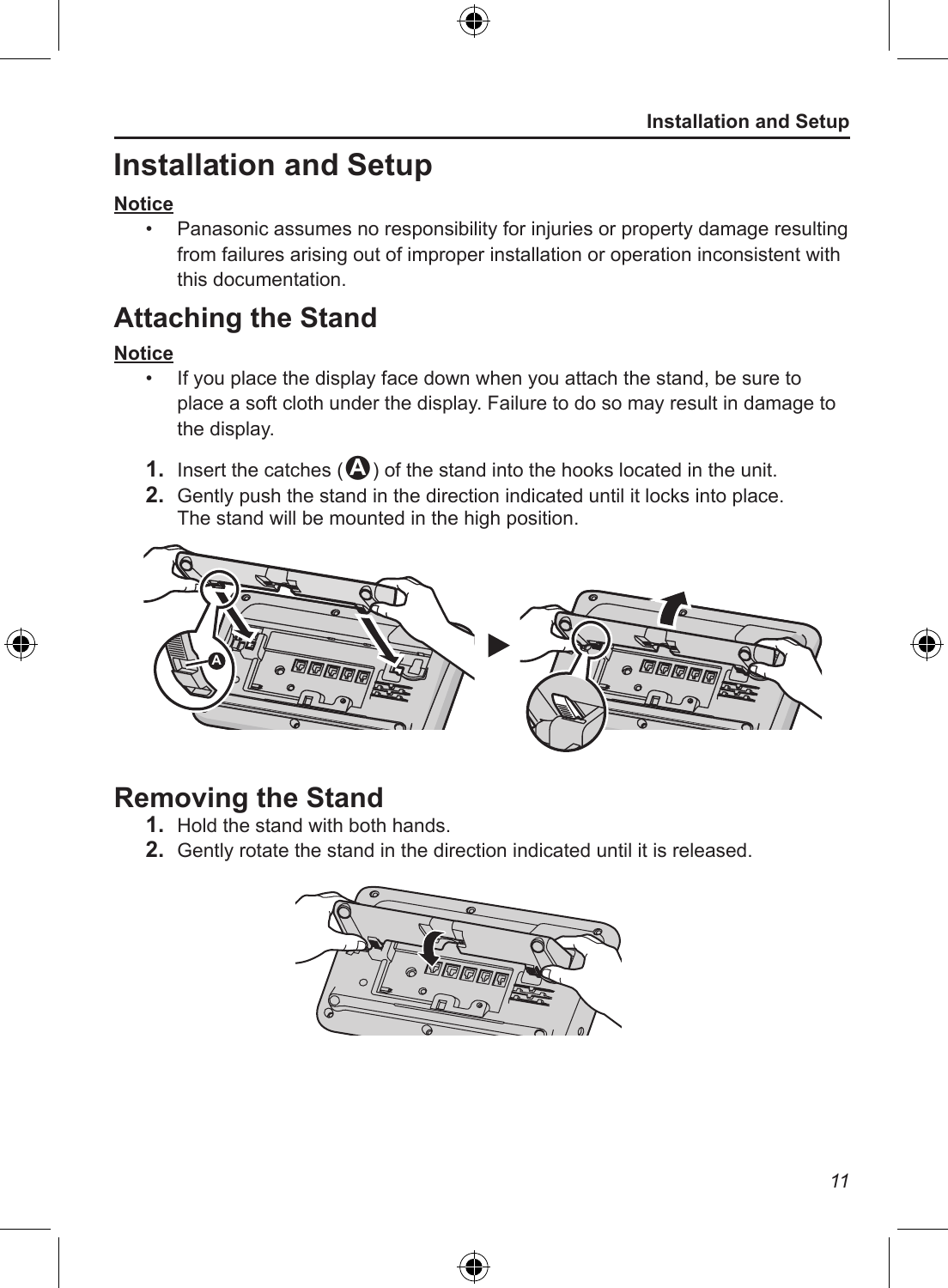### **Installation and Setup**

## **Connections**



## **CAUTION**

### **Optional AC Adaptor**

- Use the following AC adaptor:
	- DSA-42D-48 2 480063 (P/N: 381.00398.005) DSA-48PFA-48 2 480063 (P/N: 381.00511.005)
- The AC adaptor is used as the main disconnect device. Ensure that the AC outlet is installed near the unit and is easily accessible.

◈

#### **When connecting a headset**

- Ensure that the headset cord has slack and is not pulled tight during use to prevent damage to the connectors.
- Cords used to connect devices to the EHS jack or headset jack must be less than 3 m (9.8 ft) in length.

#### **Notice**

- The following headsets can be used with this unit. (Not all operations with the headsets can be guaranteed.)
	- EHS headsets/USB headsets (KX-UTG300 only) Selected Plantronics®-brand headsets Selected Jabra®-brand headsets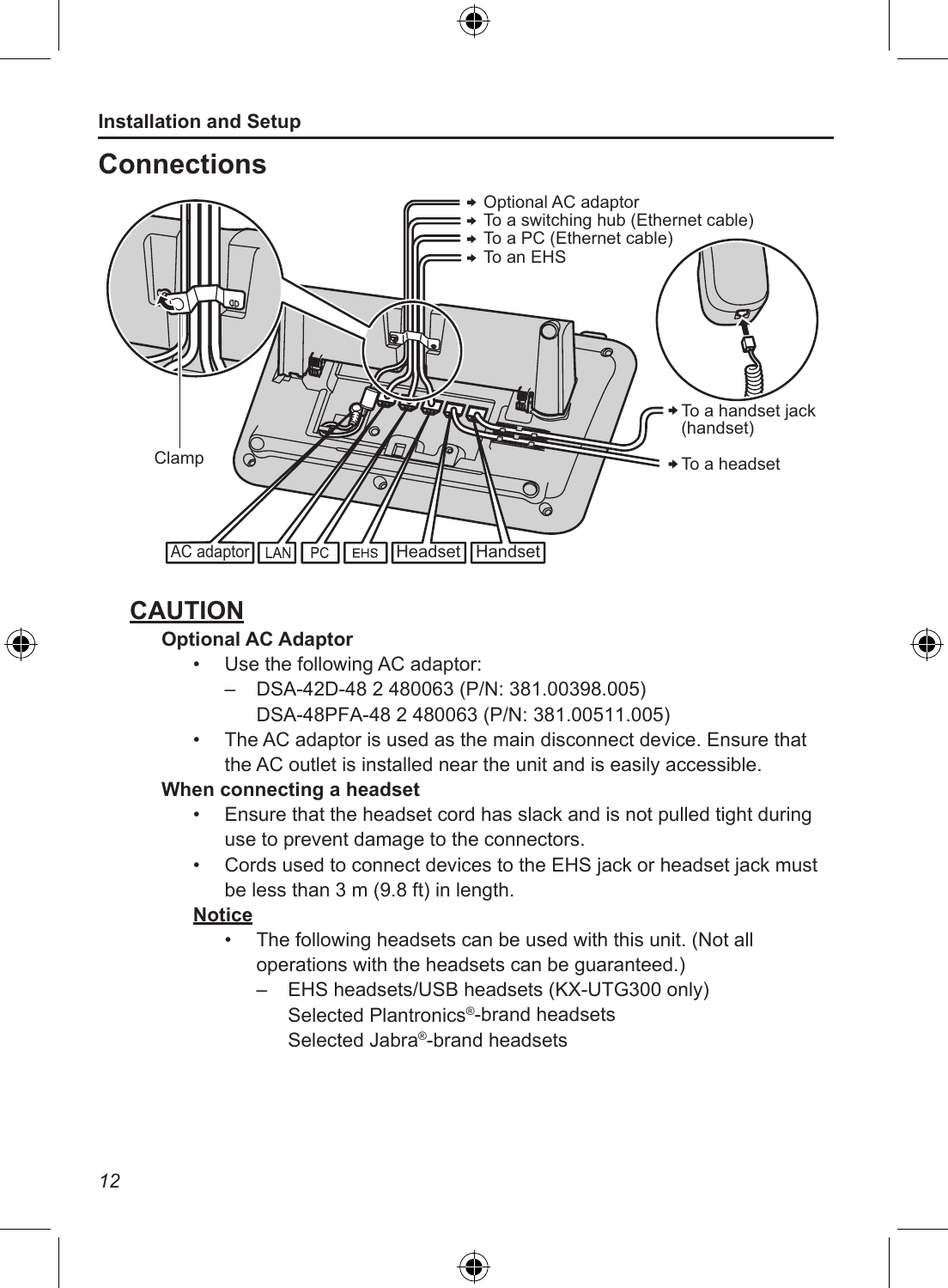

For up-to-date information about headsets that have been tested with this unit, refer to the following web site:

## **http://www.panasonic.com/sip**

#### **When connecting the Ethernet cable**

• Connect the Ethernet cable as shown in the following illustration.



• Use the included Ethernet cable.

#### **When connecting to a switching hub**

- If PoE is available, an AC adaptor is not needed. An AC adaptor must be used when the KX-UTA336 Add-on key module is installed to the KX-UTG300.
- This unit complies with the PoE Class 2 standard.

#### **When connecting a PC**

- Only a PC can be connected to the PC port. Other SIP phones, or network devices such as routers or switching hubs, cannot be connected.
- The PC port does not support PoE for connected devices.

### **When connecting cables and the AC adaptor**

• Ensure that the Ethernet cable and the AC adaptor cord are clamped to prevent damage to the connectors.

#### **When registering a Bluetooth headset (KX-UTG300 only)**

• One Bluetooth headset can be registered to this unit. For details, see the Operating Instructions.

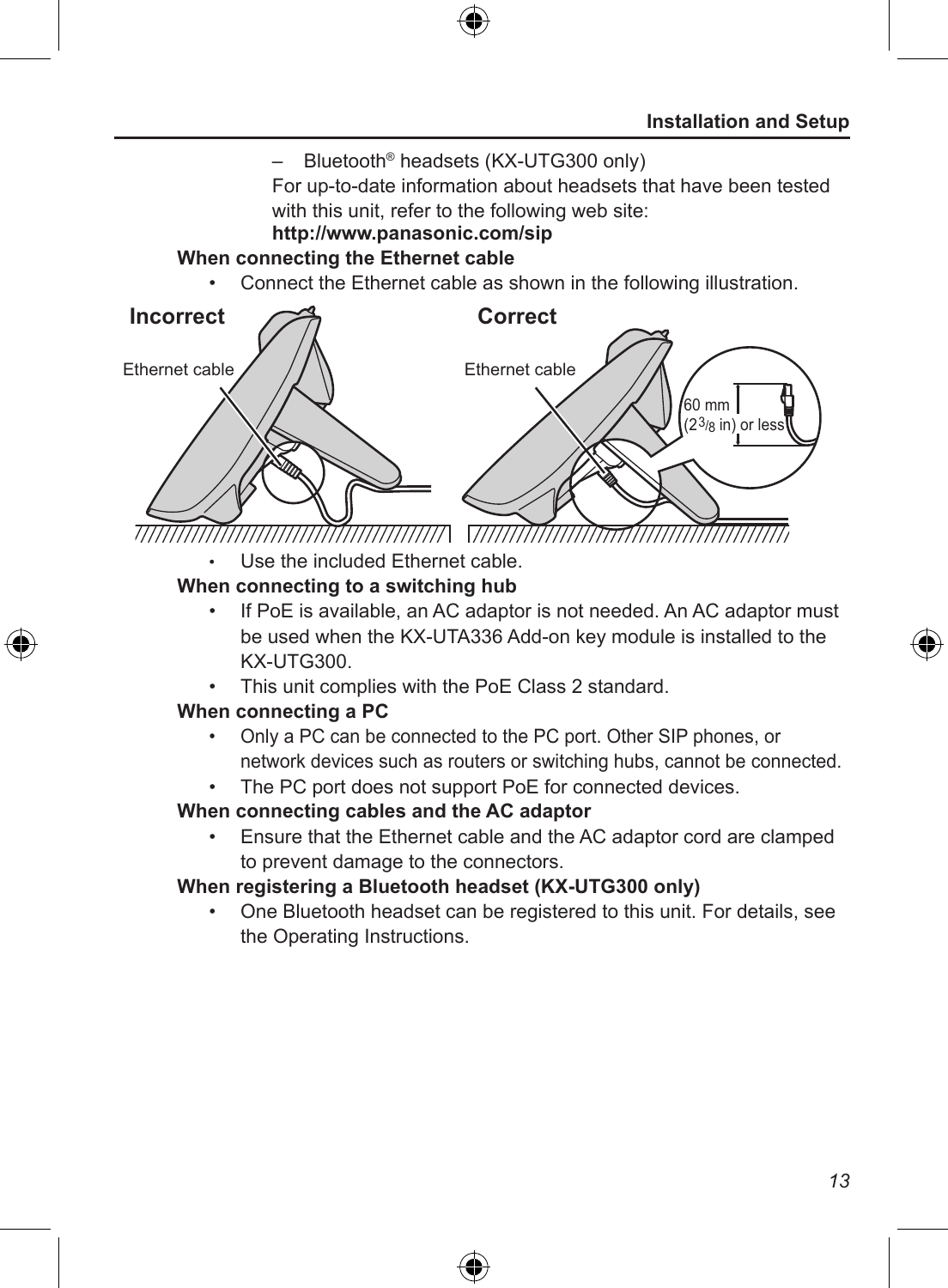## **Installing the KX-UTA336 (KX-UTG300 only)**

The optional KX-UTA336 allows 36 additional flexible buttons (3 pages of 12) to be used with the KX-UTG300. These flexible buttons are used to make calls or receive calls, or perform a feature that has been assigned to the button. A maximum of 2 KX-UTA336 Add-on key modules can be connected to the KX-UTG300.



#### **Notice**

- An AC adaptor must be used to supply power when the KX-UTA336 Add-on key module is installed to the KX-UTG300.
- **1.** Remove any devices or cords connected to the USB port.
- **2.** Remove the Add-on key module slot cover ( $\bigcirc$ ).

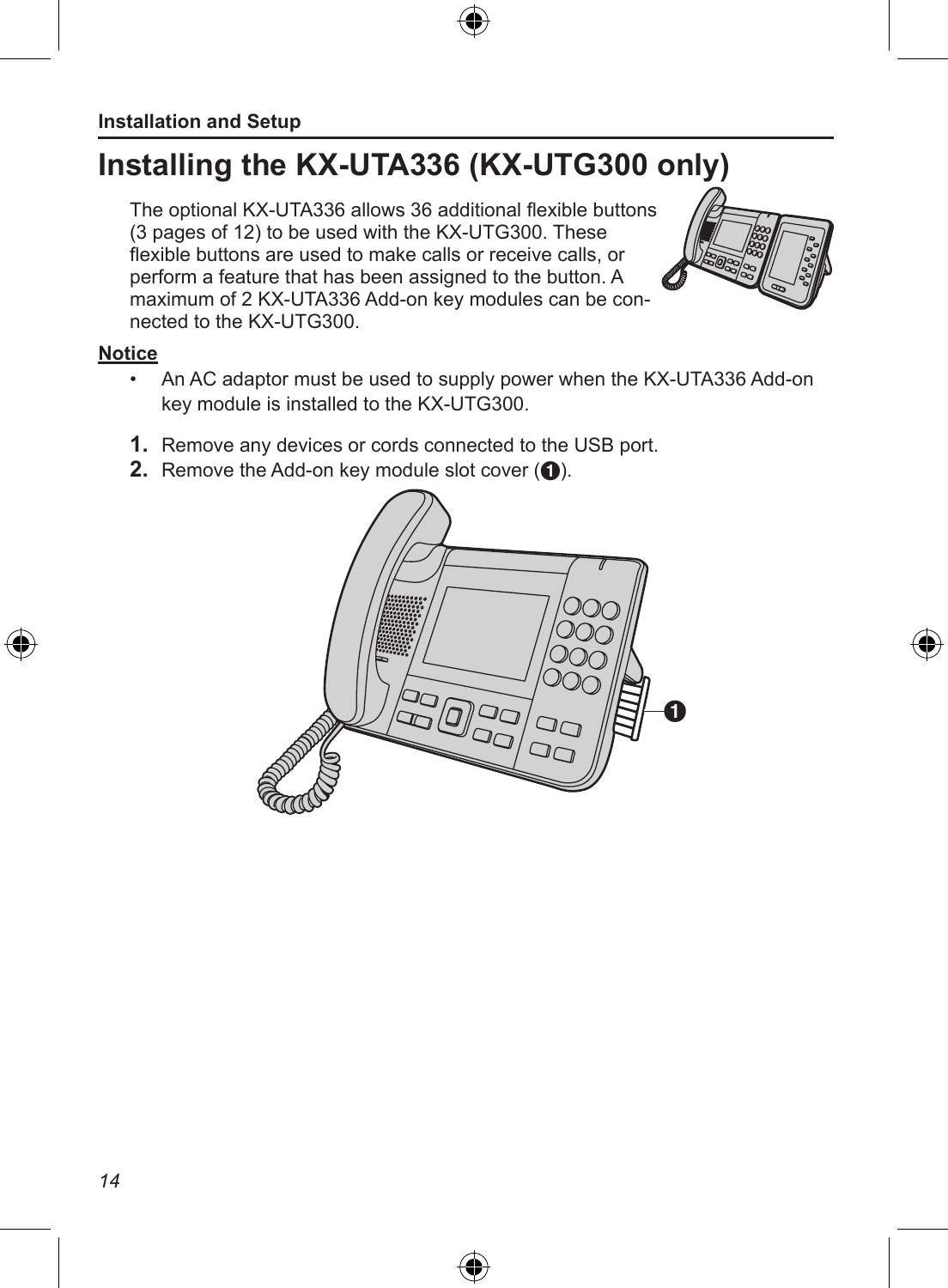**3.** Connect the KX-UTA336 ( $\textcircled{\textbf{1}}$ ) to the KX-UTG300 ( $\textcircled{\textbf{2}}$ ) by inserting the connector  $\left( \bigotimes \right)$  into the Add-on key module slot  $\left( \bigotimes \right)$ .



**4.** Secure the KX-UTA336 to the KX-UTG300 by inserting the 2 screws supplied with the KX-UTA336 into the rear of the KX-UTG300.

€



⊕

◈